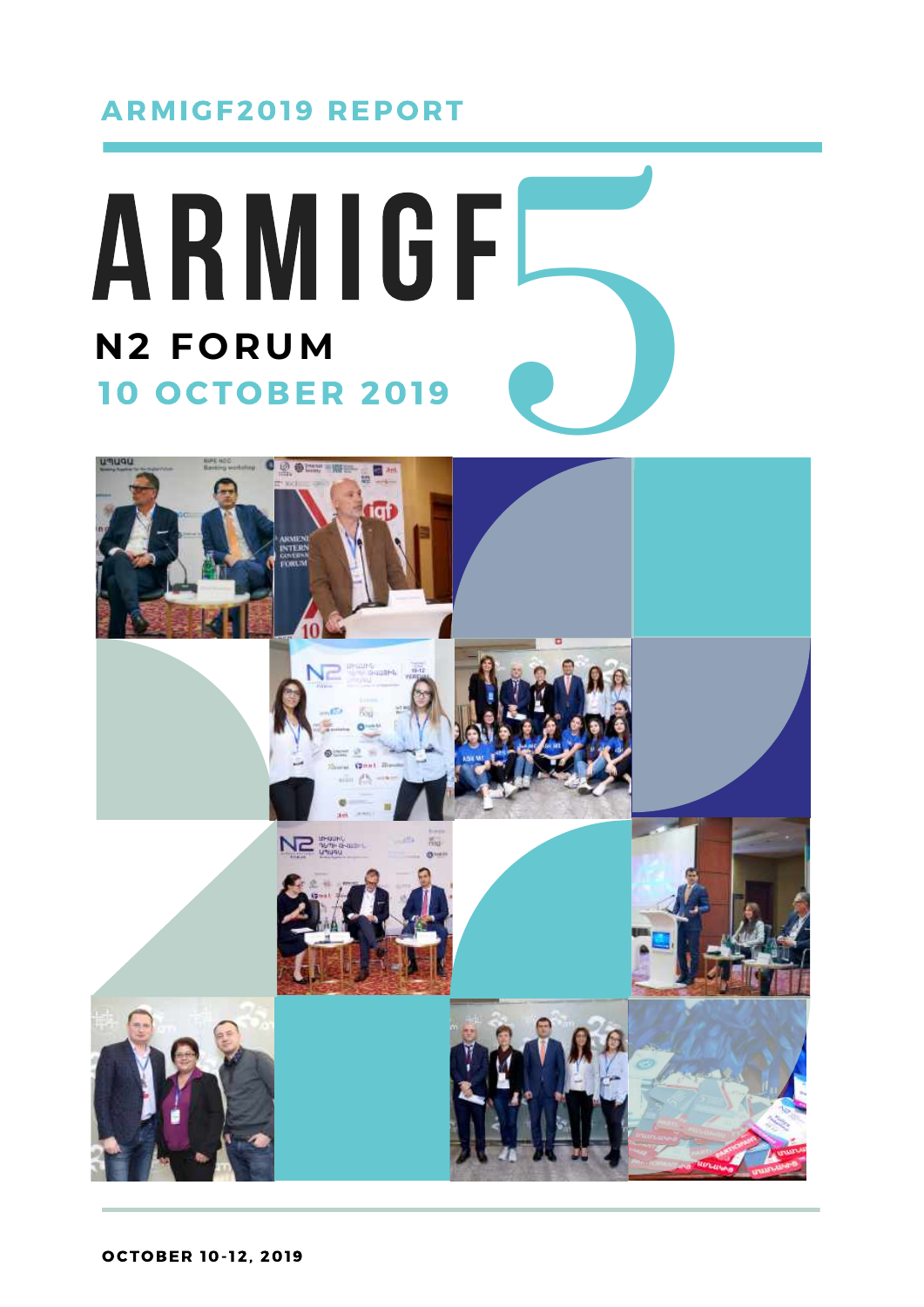# AGENDA

| $08:30 - 09:30$ | <b>REGISTRATION</b>                                                                    |
|-----------------|----------------------------------------------------------------------------------------|
| $09:30 - 10:00$ | N2 FORUM GRAND OPENING                                                                 |
| $10:00 - 11:00$ | Plenary   Digital Future: Challenges and<br>Opportunities                              |
| $11:00 - 11:30$ | <b>COFFEE BREAK</b>                                                                    |
| $11:30 - 12:00$ | Talk   Internet Governance Council:<br><b>Overview and Activity Update</b>             |
| $12:00 - 13:00$ | Panel Session 1   Earth or Cloud for<br>the Data?                                      |
| $13:00 - 14:00$ | LUNCH BREAK                                                                            |
| $14:00 - 14:30$ | Talk   Global encryption under threat: the<br>false promise of lawful access solutions |
| $14:30 - 15:30$ | Panel Session 2   Local Content: Video<br>Feed                                         |
| $15:30 - 16:00$ | <b>COFFEE BREAK</b>                                                                    |
| $16:00 - 16:25$ | Talk   How to preserve online news                                                     |
| $16:25 - 16:35$ | Talk   Connecting Unconnected: Chapterthon<br>2019                                     |
| $16:35 - 17:00$ | Talk   Investing in digital future- ARmenia                                            |
| $17:00 - 18:00$ | Panel Session 3   Cybersecurity Center:<br><b>Covernmental, National or Sectoral?</b>  |
|                 | 18:00-18:30 Conclusions and Final Remarks                                              |

#### OCTOBER 10-12, 2019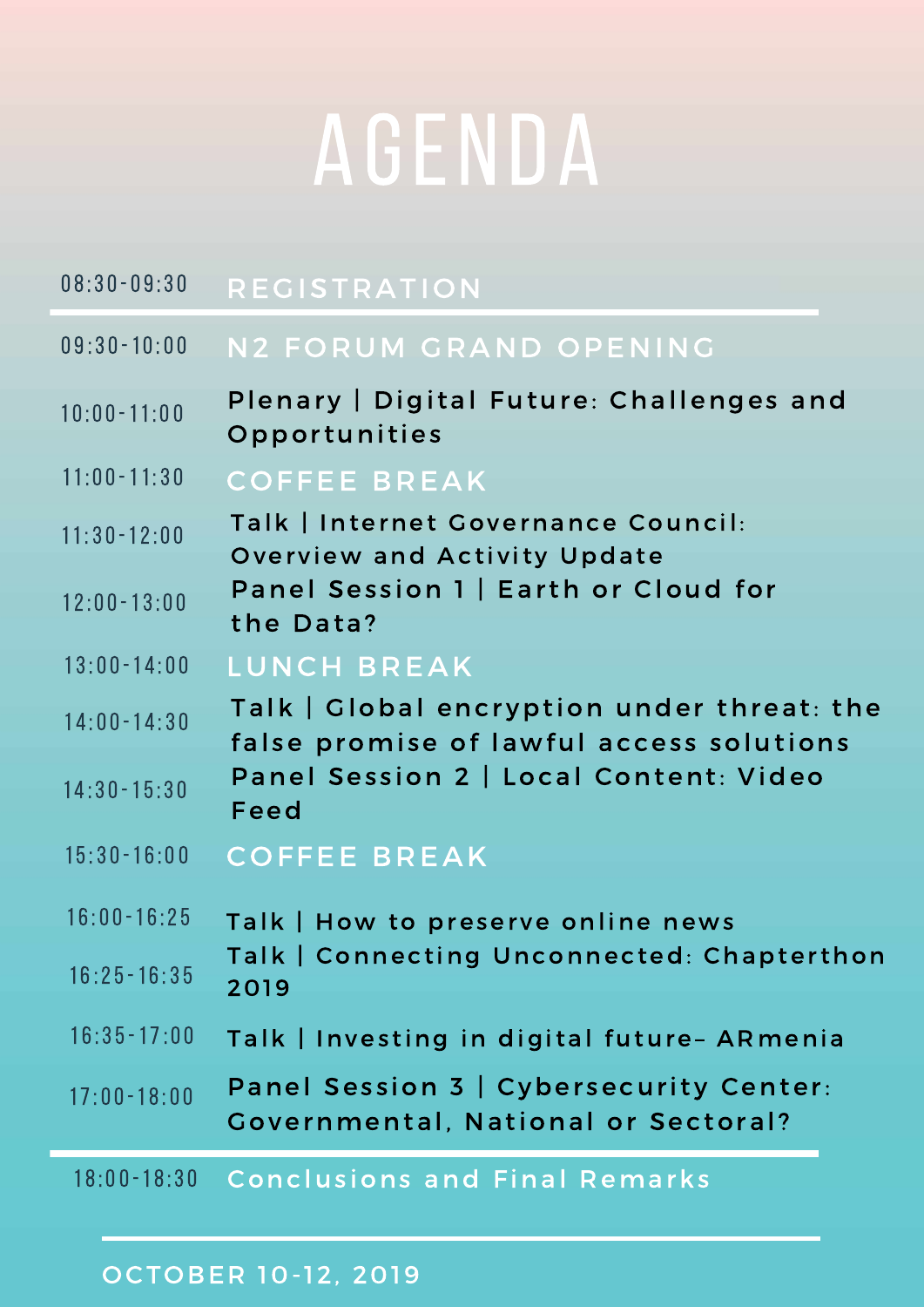# OPENING

The 5th edition of the Armenia IGF was held as part of a series of events titled "N2 Forum". organized, hosted and sponsored by leading local and international organizations. The N2 Forum was held on 10-12 October 2019 in Yerevan, Armenia. The events aimed to create platforms for leading industry experts, network operators, service providers, and other representatives of the Internet and ICT community to discuss common interests and ideas, to learn about the new trends of the industry, to share experiences and find opportunities for cooperation.

The essence of these joint efforts was reflected in the N2 Forum slogan - "Working Together for the Digital Future".The N2 Forum included the following events: Armenia IGF, Youth IGF **Armenia, Armenian Network Operators Group Forum (ArmNOG), Eastern European DNS Forum, RIPE NCC Banking Workshop, ISOC IoT SIG Workshop**.

#### OPENING Panel | Digital Future: Challenges and Opportunities

The Forum started with a Grand Opening with participation of Mr. Hakob Arshakyan, Minister of High-Tech Industry of Armenia, Mr. Göran Marby, President and CEO of ICANN, Mr. Axel Pawlik, Managing Director of RIPE NCC, Ms. Lianna Galstyan, IGF MAG member and Armenia IGF Coordinator, and Ms. Kristine Gyonjyan, Director of Operators Union of Armenia. Right after the Grand Opening, the Forum hosted a Plenary session titled "Digital Future: Challenges and Opportunities", moderated by Ms. Sorina Teleanu, Chair of SEEDIG Executive Committee. The panelists, high-level representatives of  $I^*$ organizations, shared their concerns and broad views on perspectives of Digital Future in the world and emphasized the role of multistakeholder collaboration in the region.



WORKING TOGETHER FOR THE DIGITAL FUTURE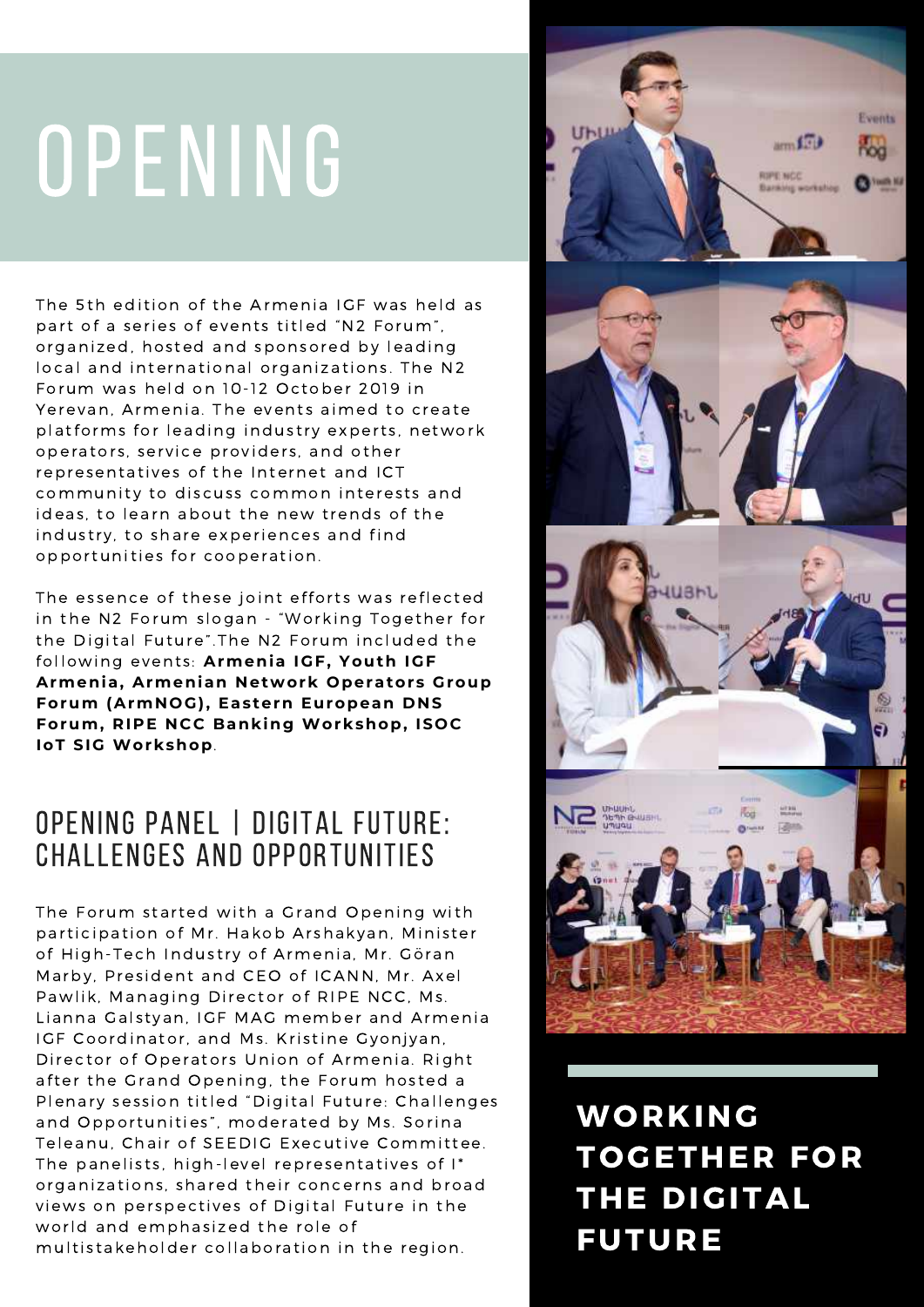### TALK 1 | Internet Governance Council. Summary of activities

Armen Abroyan, RA Deputy Minister of High-Tech Industry, IGC Chair



The RA Deputy Minister of High-Tech Industry Armen Abroyan presented to the participants the brief history of the establishment of the commission, the goals and the activity. He highlighted the multistakeholder principle of the Council and its importance for the society.

## Talk 2 | Global encryption under threat: the false promise of lawful access solutions

Frédéric Donck, European Bureau Director, Internet Society

Internet Society European Bureau Director Frédéric Donck started his speech by giving a short overview of what encryption is and how it serves in terms of security for common users in their daily operations on the Internet. He updated on the current situation in the world and intentions by some governments to weaken encryption in order to manage unlawful behaviour. Yet weakening encryption would weaken privacy and increase vulnerability. It is a risk of personal and national security. Mr. Donck summed up his intervention noting that "Encryption is just not a technology, encryption is a system that is a key for cybersecurity".

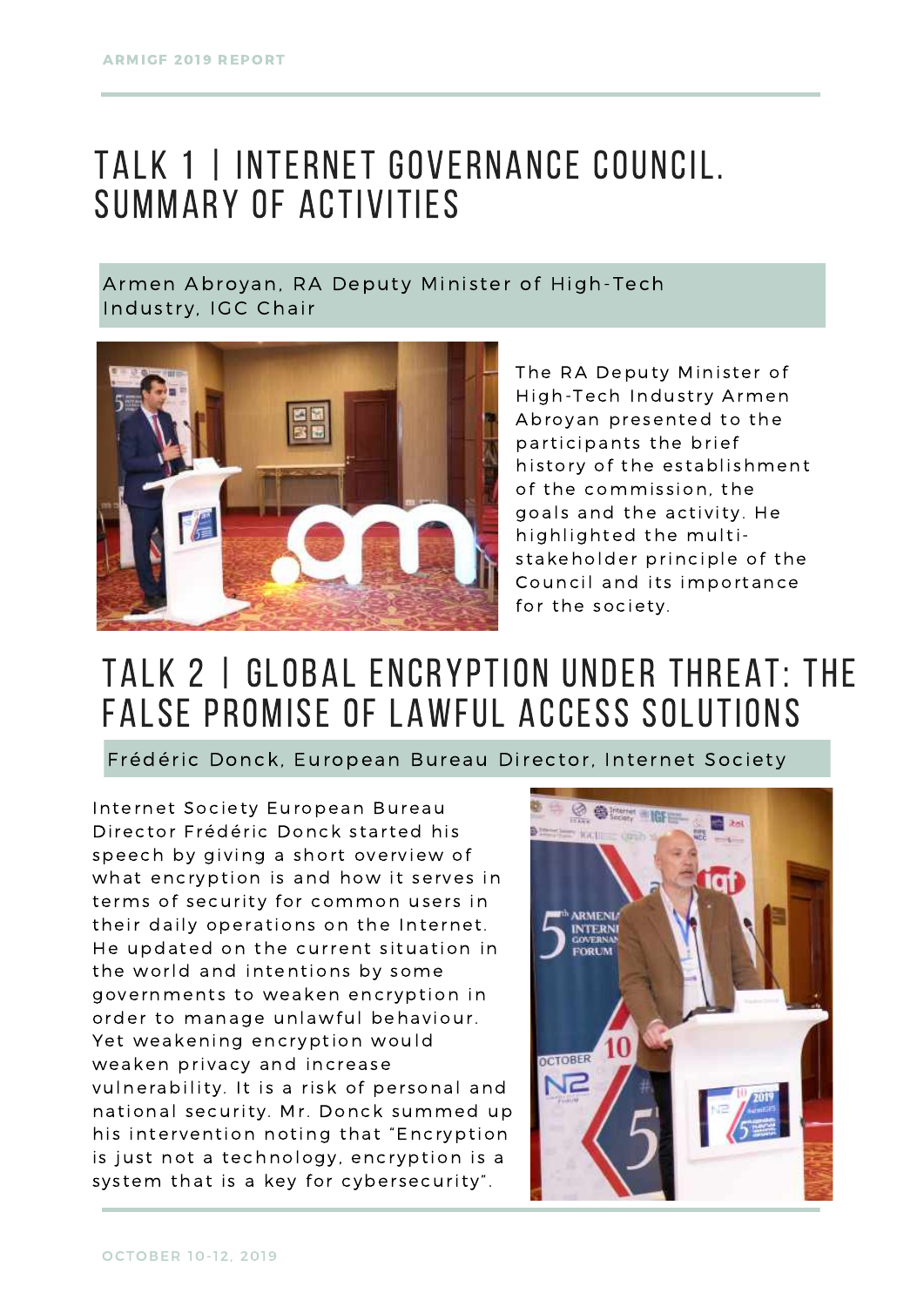### PANEL SESSION 1 | DATA LOCALIZATION: EARTH OR Cloud for the Data?

**Gevorg Hayrapetyan**, Head of Personal Data Protection Agency **Representat ive f rom the Secur i ty Council Office of Armenia (TBC) Representative from the National Security Service (TBC)** Hayk Abelyan, Police of ArmeniaRepresentative of Microsoft (TBC)

**Moderator : Samvel Mar t i rosyan,** Director, ArmSec Foundation



The development of Internet technologies has created a situation when the bandwidth of international channels has started to exceed the bandwidth of local networks. This factor has led to the fact that technically the data storages can be located hundreds of kilometers away from the user, without creating any inconvenience to the user in everyday work. Leading IT companies, using this opportunity, as well as the annual doubling of computer productivity, offer to deploy data in data-centers located in different countries, where a reliable connection, power supply, qualified personnel are available.Cloud solutions provide greater reliability when tens of hundreds of data-centers are connected by high-speed channels, which makes it possible not to depend on the disruption of one data-center or the closure of its channels. Moreover, Azur, Amazon, Google allow the use of "cloud applications", for which payment is made for the actual use of that application, the prices per minute of use of each application are set.From a political point of view, however, the regulations of different countries require the localization of data, that is the placement of data in the territory of the given country or countries. The formal justification for such an approach is, in particular, the need to protect personal data. In case the data is in the territory of the country, the law enforcement bodies have the opportunity to take the necessary actions within the framework of the national legislation. Otherwise, it is necessary to act within the framework of bilateral or multilateral agreements, which is not always possible and requires much more time.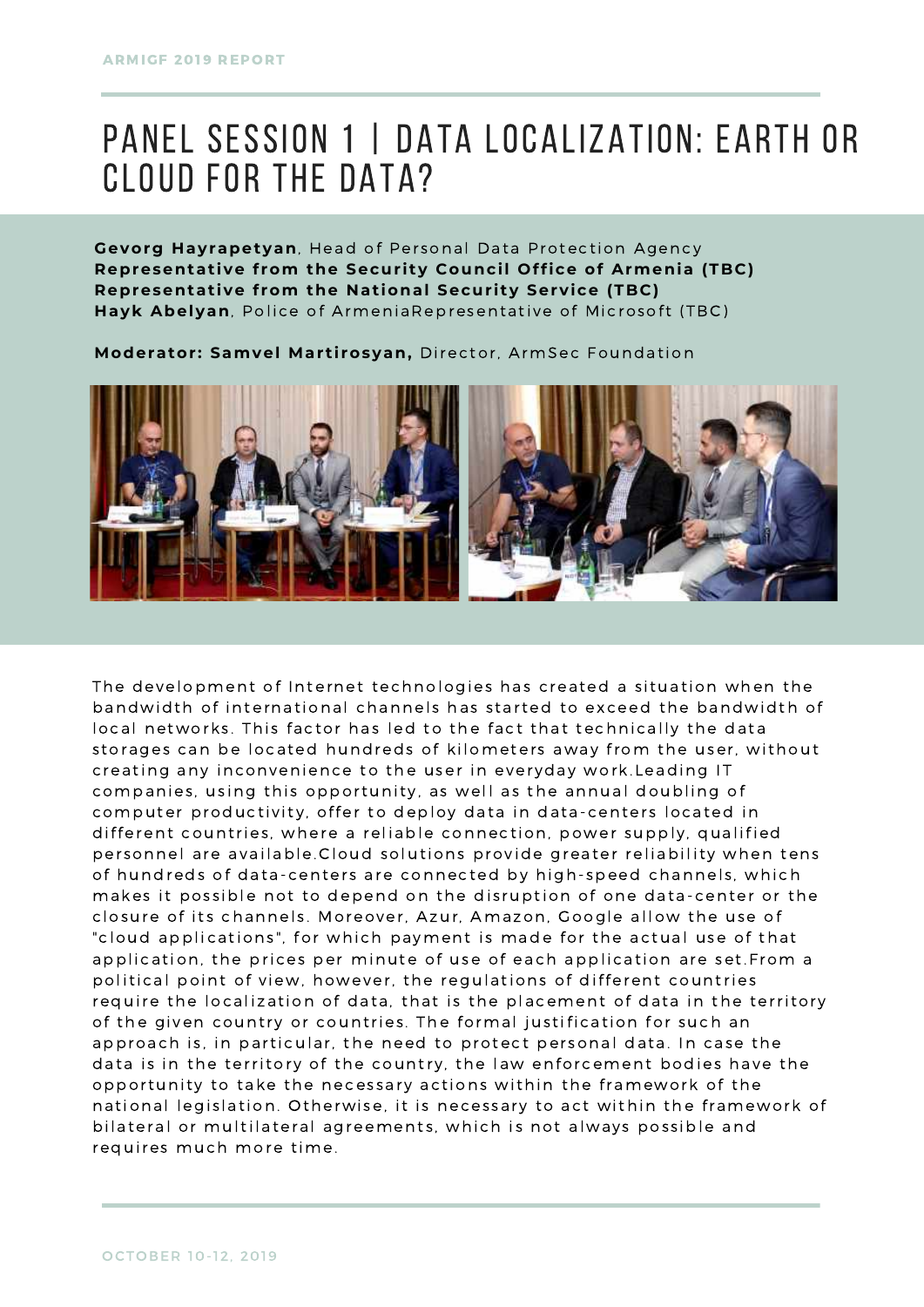

#### WORKING TOGETHER FOR THE DIGITAL FUTURE

There are no regulations on data storage in Armenia. Private companies store their data in any country or in the cloud. There are also no deployment requirements for state or local self-government authorities. This situation does not allow us to clearly determine, for example, whether the use of the Office 365 package in public administrations is legal or not.

The speakers started the discussion with the observation that today, without a legislative regulation, the approach that the data of the state bodies should be stored in the territory of Armenia operates.

This approach contains some threats: the geographical location of the Republic of Armenia, the scarcity of channels, the routes of their installation, the protection from hackers. All this calls into question the justification of this approach. The issues related to the decision of the PSRC (Public Services Regulatory Commission) on "setting a standard for the preservation of archives on Internet access services provided by persons regulated in the field of electronic communications" are also related to the topic. In particular, it was mentioned that users will not store data in Armenia, that so the reliability of data storage is low, it is possible to use that data in bad faith.Data protection in the Republic of Armenia will contradict the legal obligation of the "Declaration of Cyberspace" signed by the Republic of Armenia in Paris, where the Republic of Armenia accepts the principles of open and free data exchange via the Internet.The Republic of Armenia has signed "Personal Data Processing" Conventions No. 108 and 108+, which require not to restrict the crossborder flow of data, if it is due to objective circumstances. The Personal Data Protection Agency has established a list of 50 countries where the transfer of personal data is possible, which is due to the appropriate level of data protection in those countries. There is no setting for cloud installation.During the discussion it was mentioned that the advantages of cloud data storage are also financial, which led to the transfer of the "Mobile Network Portability" system from Armenia to the cloud.

**Suggestions:**The localization of the data should be left to the discretion of the developer, depending on the type of data. You can also encrypt the data. Legislation allows the government to establish separate rules for data protection.The location and size of the country allows not to duplicate the experience of other countries, but to develop its own strategy and tactics, which is expedient to be implemented by the forces of the Security Council of Armenia.It was noted that keeping a "log file" is not relevant, in the EU this requirement has been removed, this data is not useful for investigation, but can be used to prosecute dissidents. It is necessary to implement a "hybrid" approach to data storage, separating both data types and storage conditions.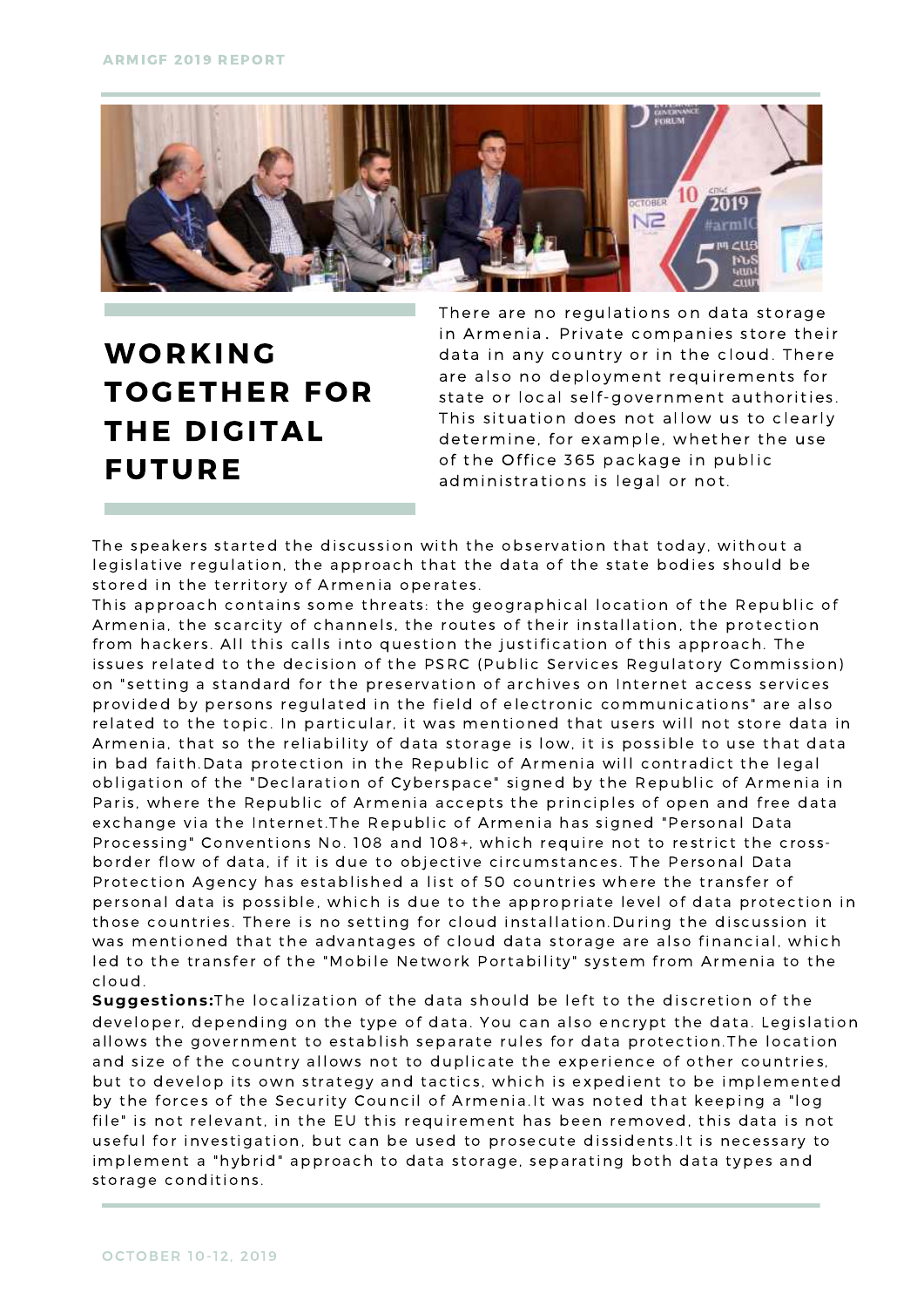#### Panel Session 2 | Local content: Video stream

**Tigran Hakobyan**, Television and Radio Commission Chairman Ararat Arushanyan, President of the Union of Cable Operators Armen Hunanyan, Public Services Regulatory Commission **Kristine Gyonjyan**, Director of the Union of Operators of Armenia Armen Muradyan, Director of Arpinet LLC

**Moderator: Grigori Saghyan**, Internet Society NGO Board Member

The Law on "Television and Radio" of Armenia has a notion of "cable network" which has almost lost its relevance, as nowadays, video content is provided through the same electronic communication networks as Internet access services. Any Internet service provider allows its users to watch video content from both local and foreign platforms (by renting hosting, posting on YouTube, other cloud platforms).However, in order to provide some local video content, the operator has to obtain an additional license from the Television and Radio Commission as a "cable network" operator, while the same video content, if it is posted on foreign platforms, is accessible to users without any obstacles. Before the digitalization of television programs, the concept of "television channel" was clearly associated with the "television studio" that had the right to use that "television channel" (frequency) to deliver video content to users. After the digitalization, the "TV studios" got the right to join the "multiplex" ins tead of the "TV channel", and the owner of the multiplex ensured the distribution of the content provided by the "TV studio" in the territory of the Republic of Armenia through that multiplex. The same "TV studio" has the opportunity to distribute its products by placing it on a server, both in the territory of the Republic of Armenia and abroad.According to the current legislation, the PSRC issues a license to the Internet operator to provide Internet access.



WORKING TOGETHER FOR THE DIGITAL FUTURE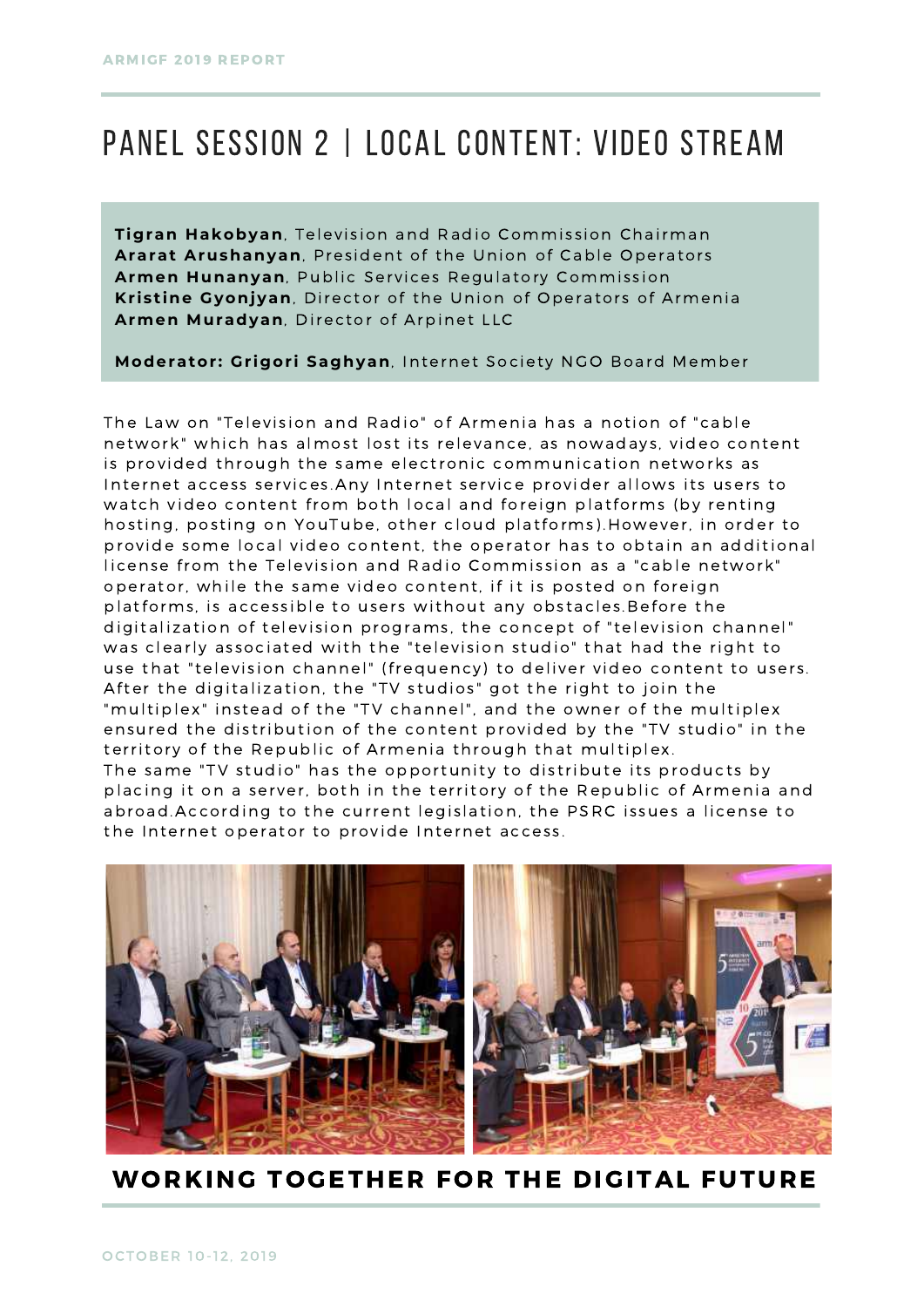On the other hand, in some cases, the operator of the same network is required to obtain a license for broadcasting through cable networks provided by the TV&Radio Commission. And if the operator has a server in Armenia containing video-audio material, they must obtain a license from the Commission. In case such a server does not exist in the operator's network, there is no obligation to obtain a license from the Commission.During the discussion it was mentioned that the requirement of double licensing leads to the fact that the content creator first obtains a cable network license, does not create that network de facto, again applies to the Commission to get permission to distribute the content created or purchased by a third party through reputable operators to be included in the TV program menu of those operators.

In case of installing a server in other countries, the user has to search the Internet on his own, which is done by a very small number of users. It was also mentioned that in the next five years, with the development of technology, a significant number of users will switch to alternative viewing, which will be a big problem to promote the dissemination of national content.

It is envisaged that the PSRC will not license the electronic communication networks, which will simplify the situation, at the same time create an unregulated situation, and will be regulated in accordance with the approaches of foreign video-audio platforms .



The operators licensed by the TV&Radio Commission, in their turn, have to pay the content creators, while those who post the same content abroad don't need a license from the Republic of Armenia, thus, they don't pay to the content creator. This brings unequal conditions, which can be solved only through a radical change in the legislation.

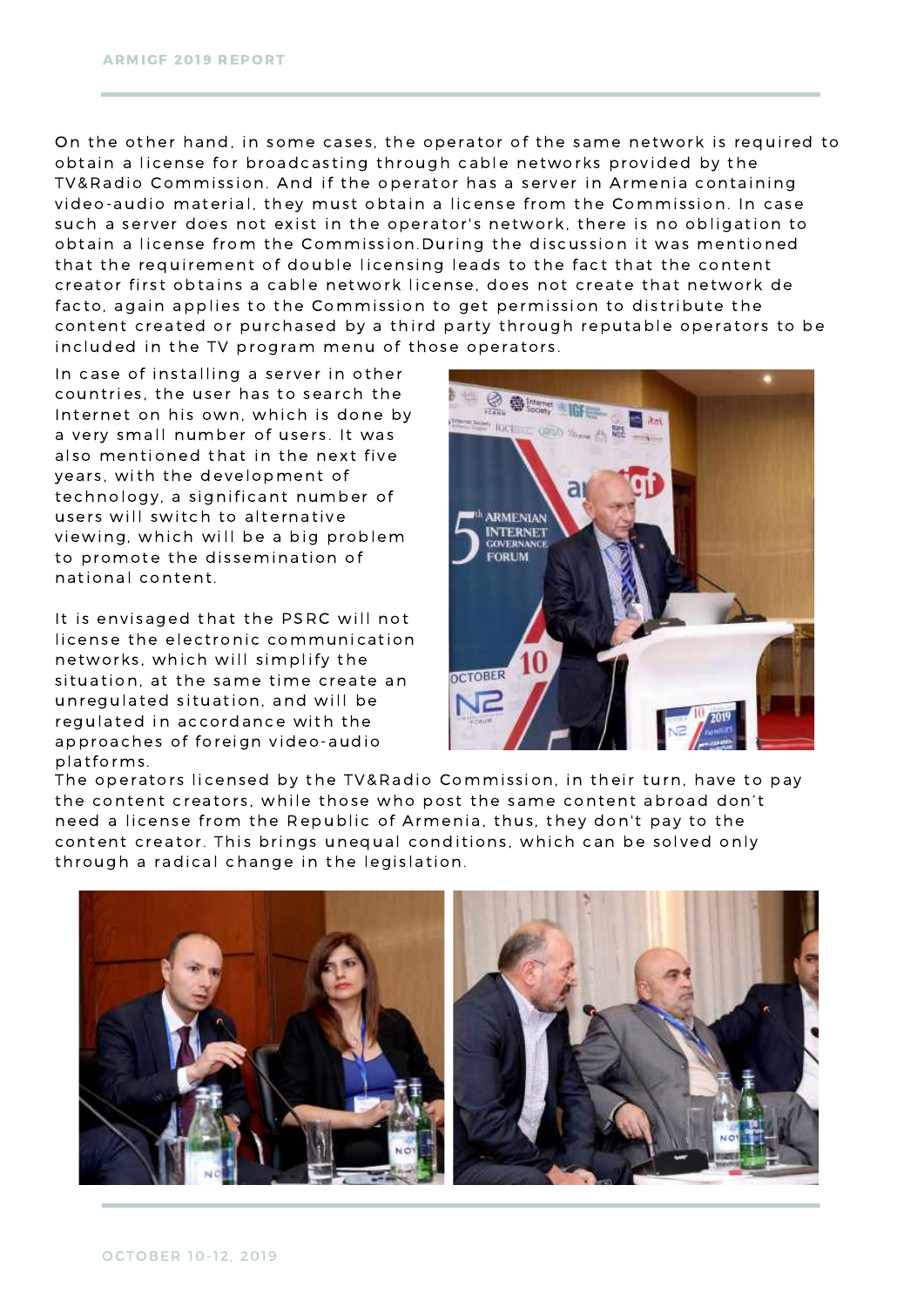### How to PReserve online news?

#### Anna Chulyan, President of the Consortium of Electronic Libraries

This is not the first time that Anna Chulyan has participated in the Armenia IGF. This year she started with the presentation of the first book written by Artificial Intelligence (AI), "Lithium-Ion batteries: A Machine-Generated Summary of Current Research" published by Springer. She noted that in the data used by the AI, legal and ethical issues have not been defined yet. The book is based on an analysis of texts available on the Internet. It was also presented that the materials available on the Internet can be collected and published as an Infobook for sale. Another problem defined was how to keep the links posted on the Internet.As an option, it was proposed to unite libraries and media outlets to address copyright issues, as libraries are in some cases free from copyright fees.

The e-newspaper.com platform keeps media news, but they are for charge. The National Library of Armenia has already digitized 5 million pages. The Diaspora is involved in this process in order to preserve the Armenian-language heritage. Ms. Chulyan mentioned that it is necessary to create a culture for the processing of digital data. The experience of different countries on media data was presented. It was also mentioned that the issue of terminology translation is urgent. The Open Science initiative was represented, that is the free posting of research conducted at the expense of taxpayers. At the end of the speech, Anna Chulyan suggested to the IT specialists to develop "harvesters", which will collect materials in the Armenian language, thus preserve the Armenian cultural heritage.

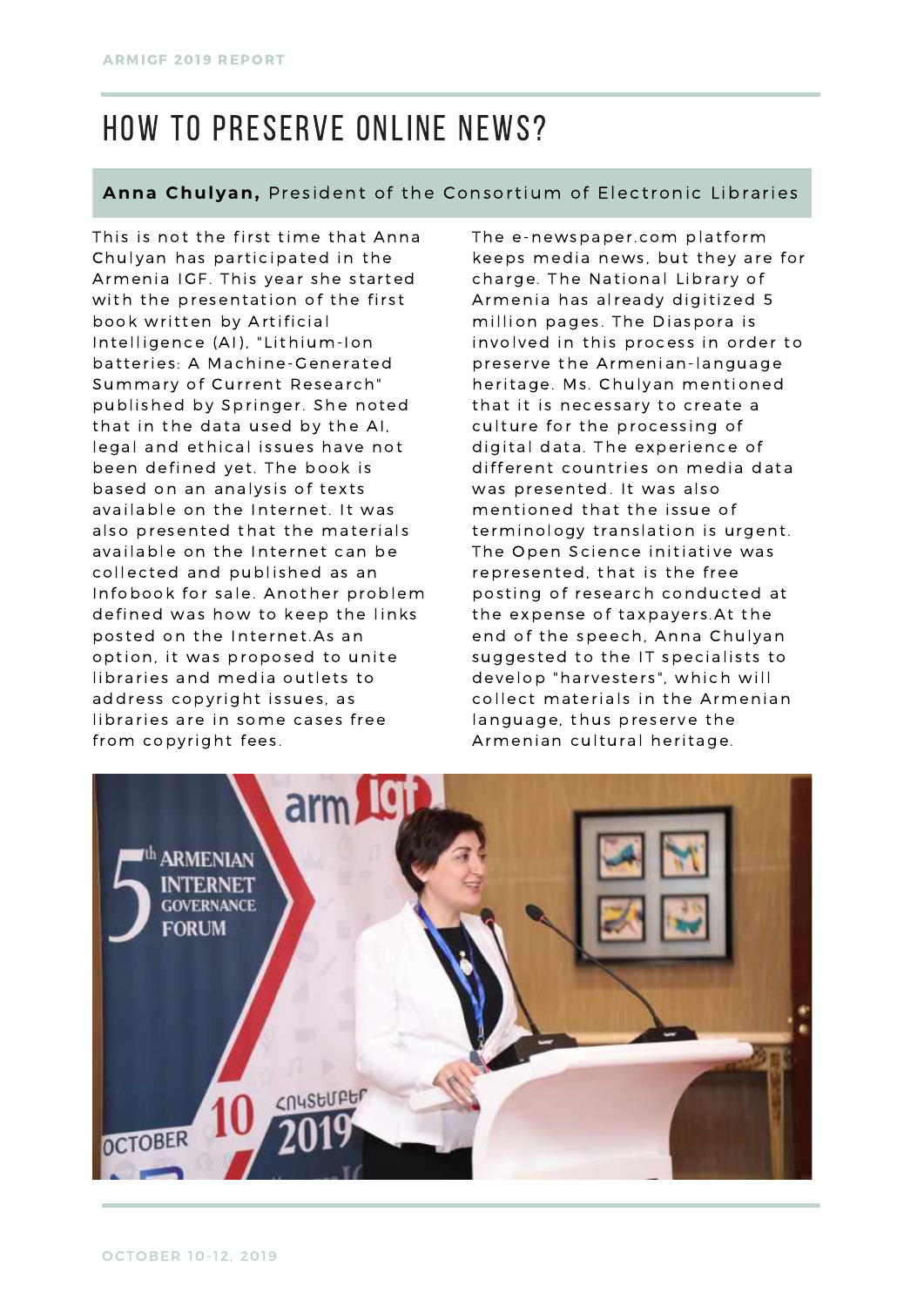#### Panel Session 3| Cyber Security Center: governmental, national or sectoral

**Hamazasp Danielyan**, Member of Parliament of Armenia **Samvel Hovsepyan,** RA Police Artur Danielyan, RA National Security Service **Moderator: Ruben Muradyan**, CTO, PanArmenian Media Group

Cyber security today affects everyone, both service providers and users of those services. In some countries, especially in former Soviet Union countries, the concept has a broad interpretation, which is commonly referred to as "information security". This concept includes both the safe operation of systems and the protection of users from "dangerous" or "harmful" content. Currently, there are several definitions for the concept of "cyber security", the most common of them can be cons idered the consensus -based definition of the International Telecommunication Union (ITU). It is a very broad definition which makes it difficult to use in ever yday life.Much more practical is the definition of the International Organization for Standardization (ISO), which in short sounds like "ensuring the sustainable operation of cyberspace." In this case, a new concept emerges - "cyberspace". The brief definition

for cyberspace is "a group of users and systems connected to each other through the Internet not existing in physical form."In both definitions there is no word of protection of or from the content. In this regard, questions arise, in particular:

- Is it possible to develop cybersecurity concepts if the definition of the internationally recognized concept of "cyber security" is not legally accepted?
- Is it possible to combine content protection and cyber security in one package?
- What tools are there to ensure cyber security: establishment of Computer Emergency Response Teams (CERTs), training of staff, society, state regulation, other?
- Is it possible to create a state cyber security structure whose mandates are binding on the public, private and community sectors, as well as on critical infrastructure?
- What structure can cybersecurity centers have, will they be managed centralized or decentralized?

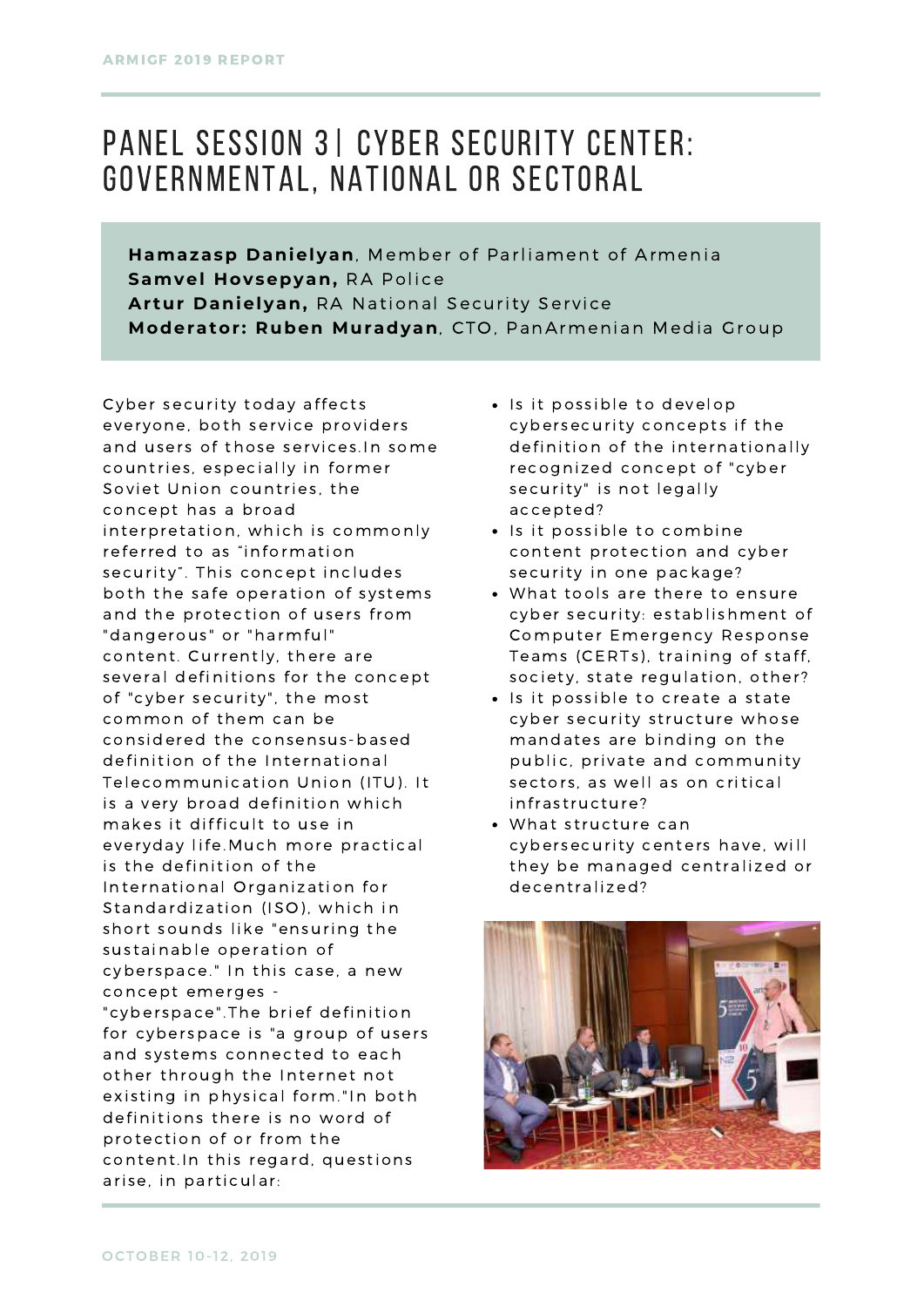Before giving the floor to the speakers, the session moderator briefly presented the following issues:

- Terminology: concepts of information security and cyber security are not equivalent yet they are used interchangeably.
- Which of the working models of CERTs should be used.

- The three-tier US model: national, state and multiple sectoral,

- The two-tier EU model: state and sectoral,

- One-tier RF model: only state and limited number of private companies .

- What is the status of the Information Security Concept signed by the President of the Republic of Armenia in October 2017?
- How to regulate the issue of providing information to the public about the cyber incidents?

During the discussion of the session it was mentioned that the terminological issues are regulated by the Information Security Concept.

The approach of the NSS on CERTs is in line with the EU model, one state and different sectoral, ensuring their cooperation. Publishing information about cyber incidents in governmental bodies is not a common practice in the world, but at the same time,

in some cases the publication is necessary for the victims to be able to take measures. It was mentioned that it is expedient to sort out the cyber incidents so that their publication does not harm the interests of the state. There is no ban on the publication of the concept of cyber security, as it is not a secret document, it can be disseminated on online platforms .

It was mentioned that the MePs need to be better informed about the professional issues, so that the legislation is adopted taking into account the professional advice.It was also mentioned that CERTs or cyber security centers should not develop, analyze or evaluate the content trans ferred on the networks in any way.

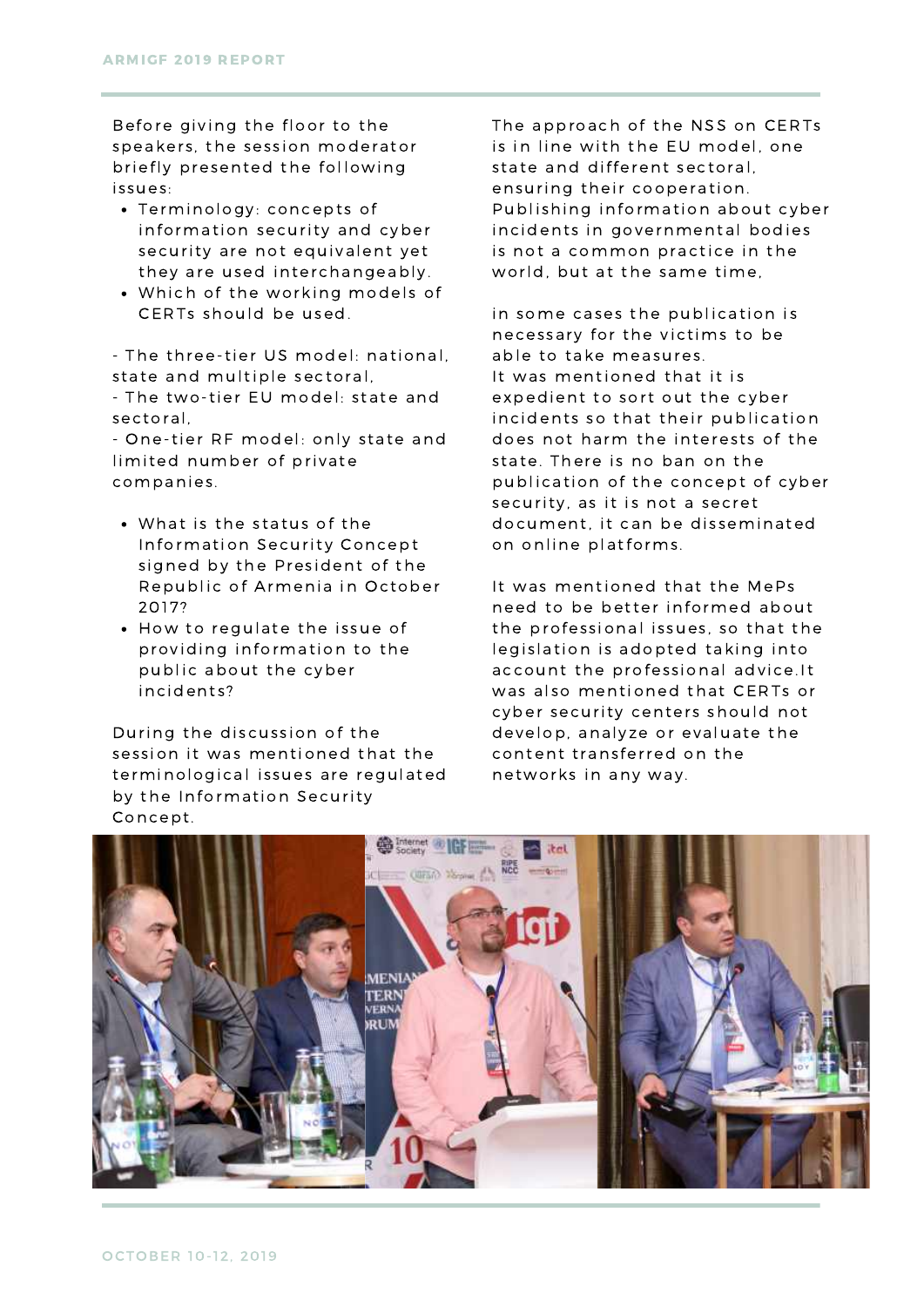### SPEECH 1| CONNECTING UNCONNECTED: Chapterthon 2019

Igor Mkrtumyan, President, Internet Society Armenia Chapter

Internet Society Armenia Chapter President Igor Mkrtumyan made a presentation on the project "Connecting unconnected schools, libraries and disabled people public organizations of Armenia to the Internet". The goal is to help vulnerable groups, rural schools, and libraries, connect to the Internet. Not only Wi-Fi routers are planned to be installed in rural villages but also run capacity building programs among the vulnerable groups.



#### SPEECH 2 |INTRODUCTION TO THE DIGITAL future. ARmenia

Arman Atoyan, Director, X-Tech



Arman Atoyan presented the possible applications of Augmented Reality technology in various spheres of life: culture, ecology, education, providing information about museum specimens, etc. He noted that the spread and development of this technology will allow monetizing various services. The participants were introduced to successful projects implemented through these technologies, including live speeches by Armenian celebrities .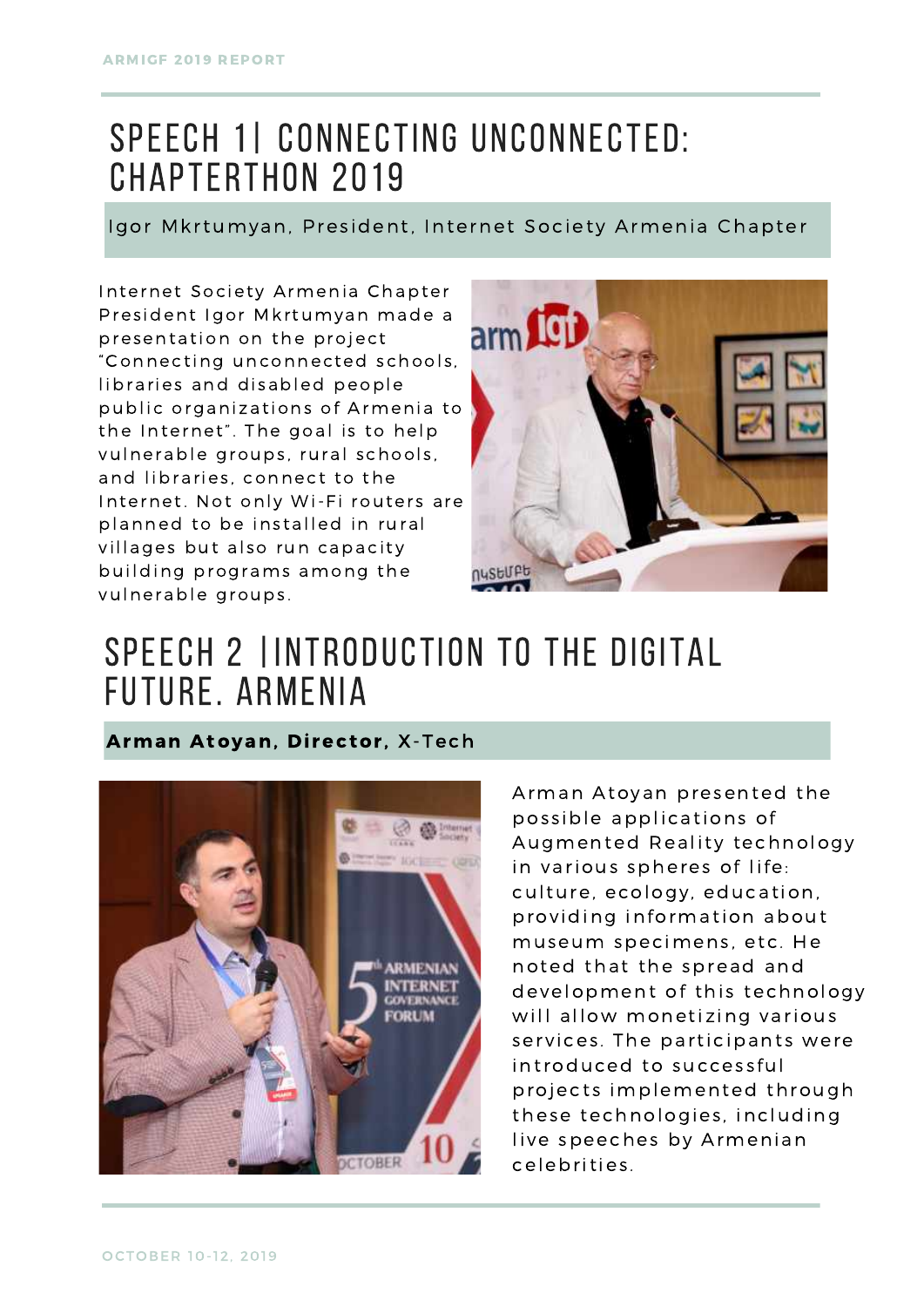# ArmIGF2019 in Numbers



OCTOBER 10-12, 2019